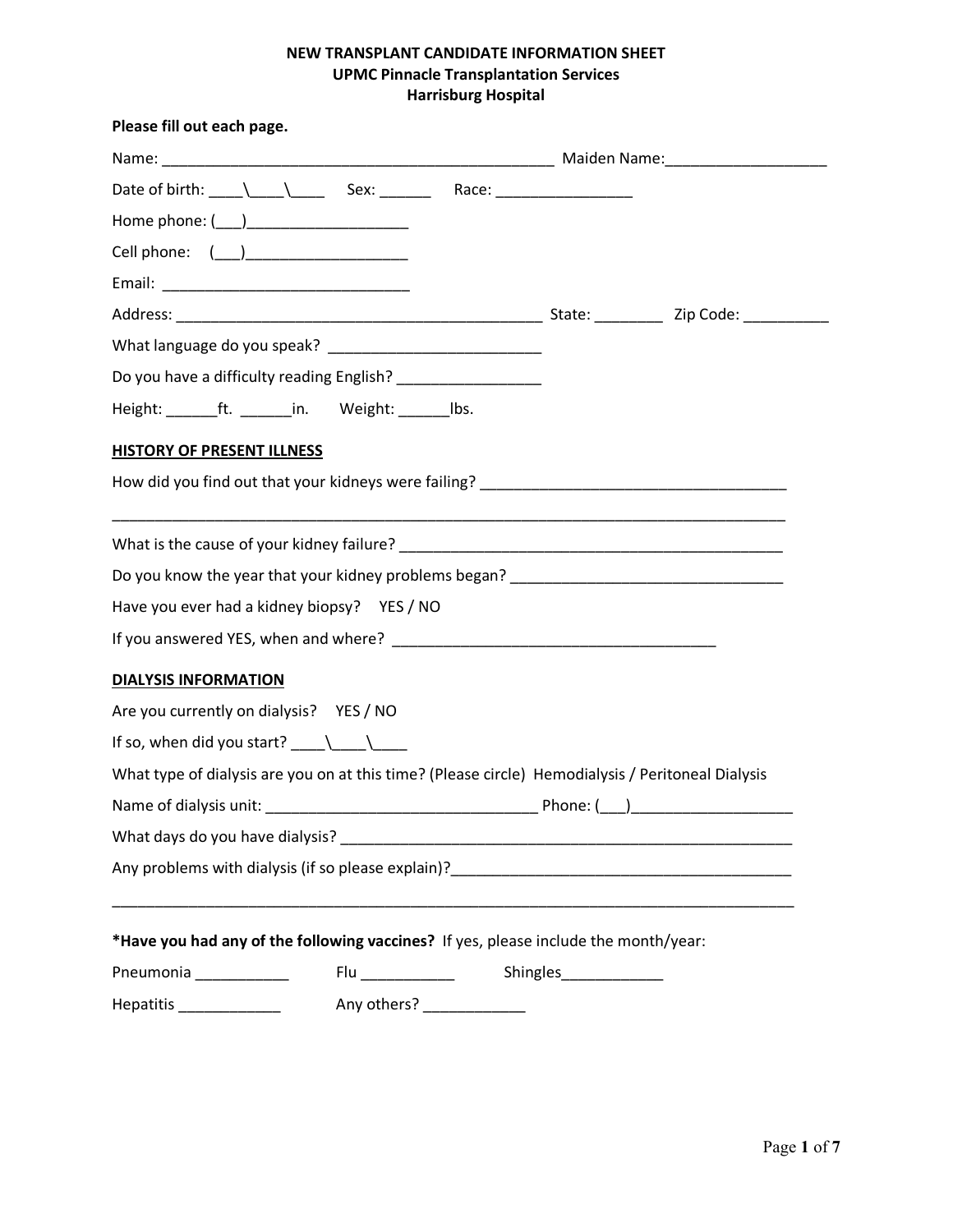| Please list any additional physicians involved in your care: cardiologist, pulmonologist,<br>gynecologist, dentist, endocrinologist, etc. |  |
|-------------------------------------------------------------------------------------------------------------------------------------------|--|
|                                                                                                                                           |  |
|                                                                                                                                           |  |
|                                                                                                                                           |  |
|                                                                                                                                           |  |
|                                                                                                                                           |  |
|                                                                                                                                           |  |
|                                                                                                                                           |  |
|                                                                                                                                           |  |
|                                                                                                                                           |  |
|                                                                                                                                           |  |
|                                                                                                                                           |  |
|                                                                                                                                           |  |
|                                                                                                                                           |  |
|                                                                                                                                           |  |
|                                                                                                                                           |  |
|                                                                                                                                           |  |
|                                                                                                                                           |  |
|                                                                                                                                           |  |
|                                                                                                                                           |  |
|                                                                                                                                           |  |

-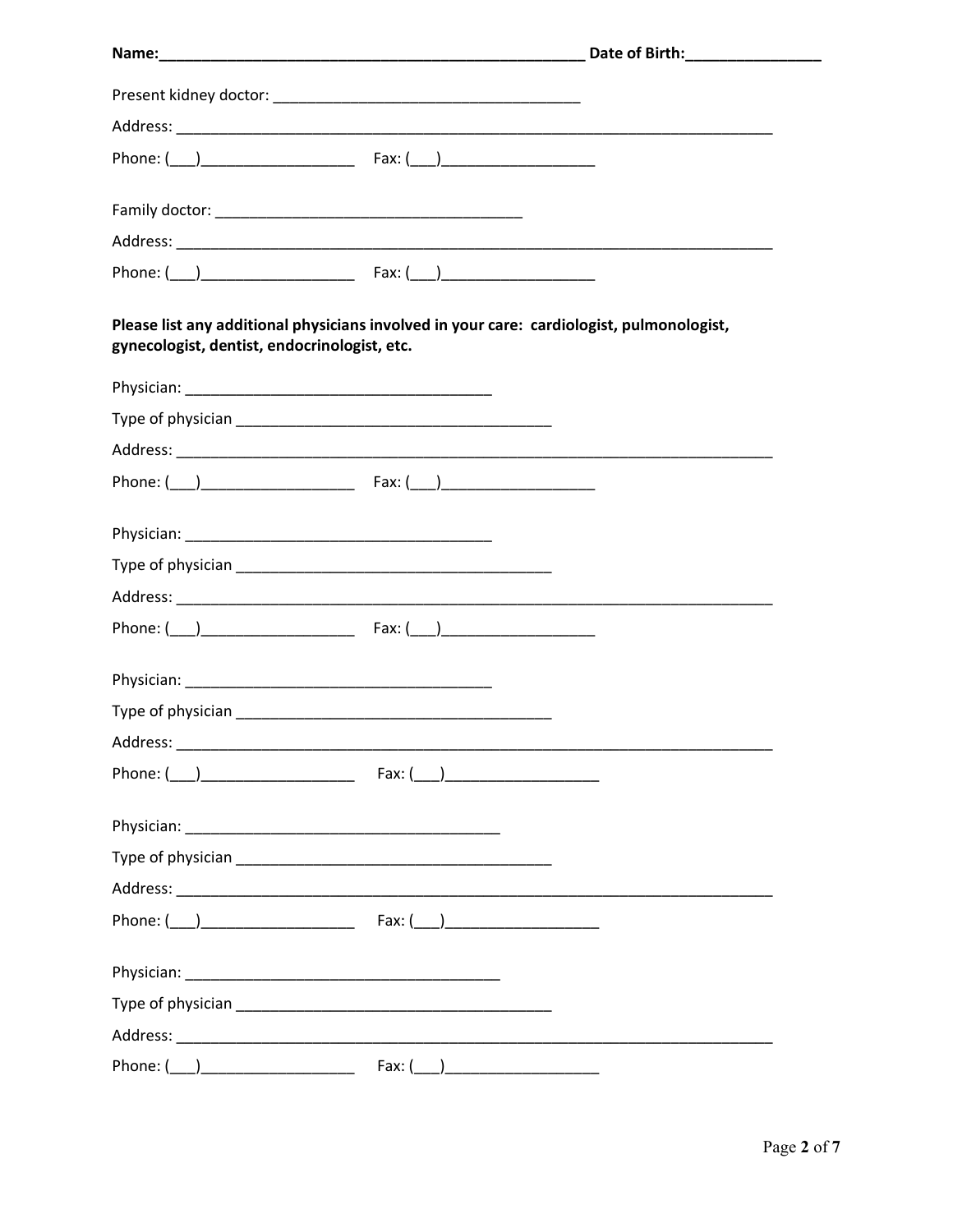## **MEDICAL HISTORY**

List **all hospitalization(s)/surgeries** in your lifetime with approximate dates. Please use additional paper as needed. You may need to ask your doctor or dialysis unit for assistance.

| Date | Hospital | Reason you were hospitalized? |
|------|----------|-------------------------------|
| 1.   |          |                               |
| 2.   |          |                               |
| 3.   |          |                               |
| 4.   |          |                               |
| 5.   |          |                               |
| 6.   |          |                               |
| 7.   |          |                               |
| 8.   |          |                               |
| 10.  |          |                               |
| 11.  |          |                               |
| 12.  |          |                               |
| 13.  |          |                               |
| 14.  |          |                               |
| 15.  |          |                               |
| 16.  |          |                               |
| 17.  |          |                               |
| 18.  |          |                               |

#### Have you had any of the following tests or procedures?

| <b>Test/Procedure</b>      | Where was it completed? | <b>Date</b> |
|----------------------------|-------------------------|-------------|
| Echocardiogram             |                         |             |
| <b>Stress Test</b>         |                         |             |
| Cardiac Cath               |                         |             |
| Colonoscopy                |                         |             |
| Prostate Exam<br>(Men >50) |                         |             |
| Mammogram<br>(Women >40)   |                         |             |
| GYN/PAP (Women)            |                         |             |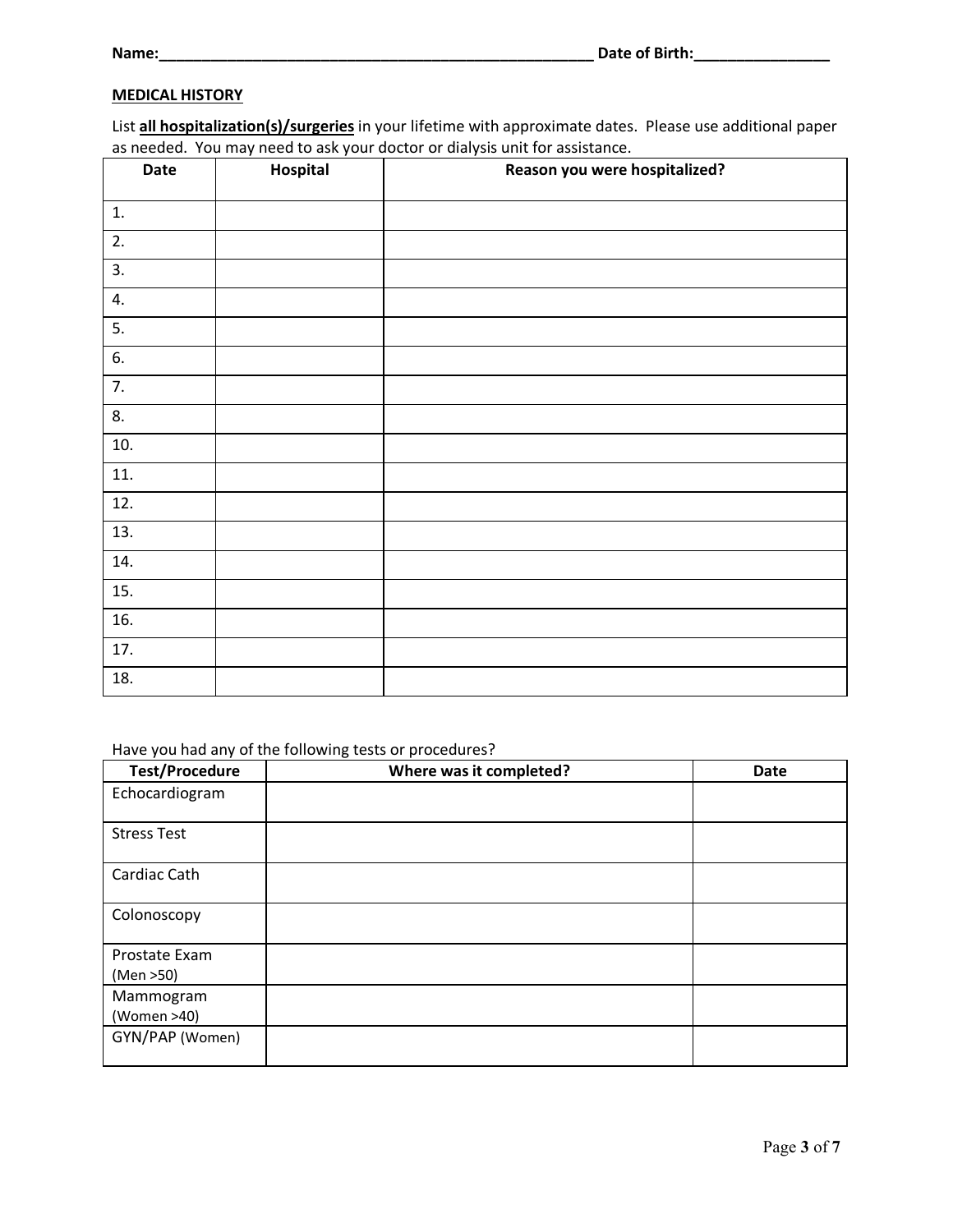#### **SYSTEM REVIEW AND PAST MEDICAL HISTORY**

*From the following list, please check any symptoms or conditions that apply to you.*

#### **SKIN**

 $\square$  Rashes, psoriasis or dermatitis  $\Box$  History of skin cancer  $\Box$  New skin growth or mole

#### **EYES**

- Laser eye surgery
- $\square$  Permanent blindness in either eye □ Cataracts
- Glaucoma

#### **EARS/NOSE/THROAT**

 $\square$  Loss of hearing  $\Box$  Ringing in the ears □ Attacks of vertigo  $\square$  Frequent sinus infections  $\square$  Seasonal Allergies  $\square$  Problems with teeth (infections?)

## **RESPIRATORY**

- $\Box$  Asthma or wheezing Recent bronchitis/pneumonia  $\square$  Cough for over the past 2 months □ Loud Snoring □ Sleep apnea Wear C-PAP?  $\Box$  Yes  $\Box$  No □ Shortness of breath
- 
- $\Box$  Wear oxygen

## **HEART & CIRCULATION**

### □ Heart attack

- $\Box$  Hypertension (high blood pressure)
- □ Heart murmur
- $\Box$  Chest discomfort (angina) with physical activity
- $\Box$  Heart failure or fluid on the lungs (CHF)
- $\Box$  Palpitations, racing or pounding heart beat
- Blood clot
- □ Syncope
- Aneurysm of any blood vessel
- $\square$  Frequent ankle swelling at bedtime
- □ Hypotension

## **NEURO**

- Frequent headaches
- $\Box$  Migraine headaches
- Stroke
- □ "Mini-strokes" or TIA's
- □ Epilepsy or seizures

Date of last seizure:

□ Neuropathy

#### **STOMACH/INTESTINES**

- □ Stomach ulcer
- GERD
- $\Box$  Hiatal hernia
- $\hfill\Box$ Gallbladder attacks or gallstones
- □ Frequent diarrhea
- □ Chronic constipation
- □ Bright red blood from rectum
- □ Dark, tarry stools
- Crohn's/Colitis/IBS
- □ Liver disease or jaundice

#### **ENDOCRINE/METABOLISM**

- $\Box$  Thyroid disorder
- $\Box$  Thyroid nodule or goiter
- $\Box$  Recent weight gain or loss (more than 10 lbs.)
- □ Diabetes

## **KIDNEYS/URINARY TRACT**

- □ Kidney stones
- $\square$  Kidney infections
- $\Box$  Pain or burning with urination
- □ Trouble starting urinary stream
- □ Dribbling or incontinence
- $\Box$  Multiple trips to the bathroom to urinate at night
- □ Bladder infections during past year
- □ Blood in urine during past year
- □ Prostate disease

## **MUSCLES/BONES/JOINTS**

- $\Box$  Arthritis or other joint disease
- □ Chronic back trouble
- $\square$  Bone or joint surgery in past year

#### **PSYCHOLOGICAL**

- □ Depression
- □ Anxiety
- Bipolar disorder

## **MISC.**

- □ Bleeding or bruising tendency
- $\square$  Previous blood transfusion
- $\Box$  History of hepatitis
- □ Cancer

Please specify:

 $\Box$  Type 1  $\Box$  Type 2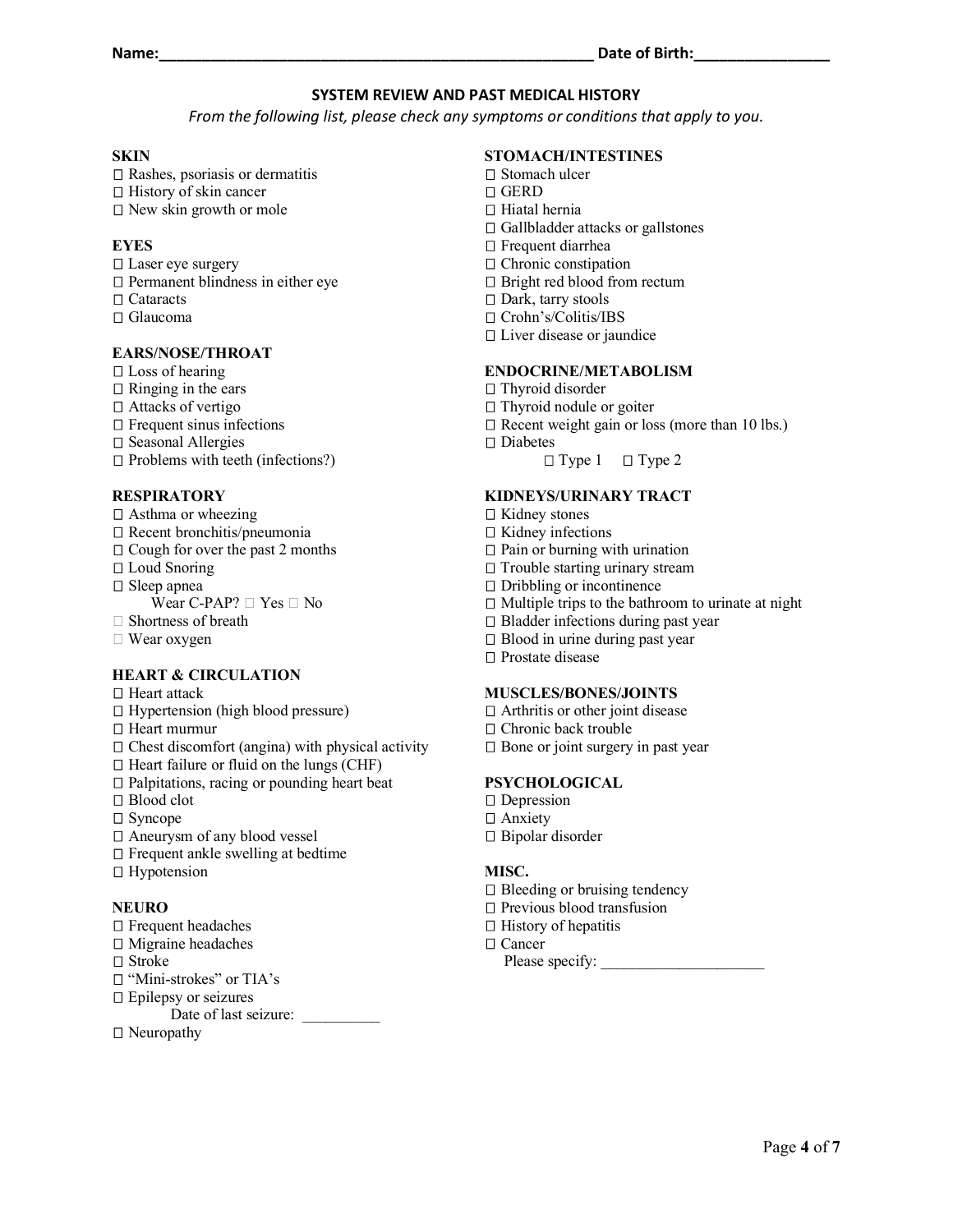**List current medications (or attach list).** Please include all vitamins and dietary supplements.

| <b>NAME OF MEDICATION</b> | <b>DOSE</b> | <b>FREQUENCY</b> |
|---------------------------|-------------|------------------|
|                           |             |                  |
|                           |             |                  |
|                           |             |                  |
|                           |             |                  |
|                           |             |                  |
|                           |             |                  |
|                           |             |                  |
|                           |             |                  |
|                           |             |                  |
|                           |             |                  |
|                           |             |                  |
|                           |             |                  |
|                           |             |                  |
|                           |             |                  |
|                           |             |                  |
|                           |             |                  |
|                           |             |                  |
|                           |             |                  |

# **List all allergies:**

| Allergy | Reaction |
|---------|----------|
|         |          |
|         |          |
|         |          |
|         |          |
|         |          |
|         |          |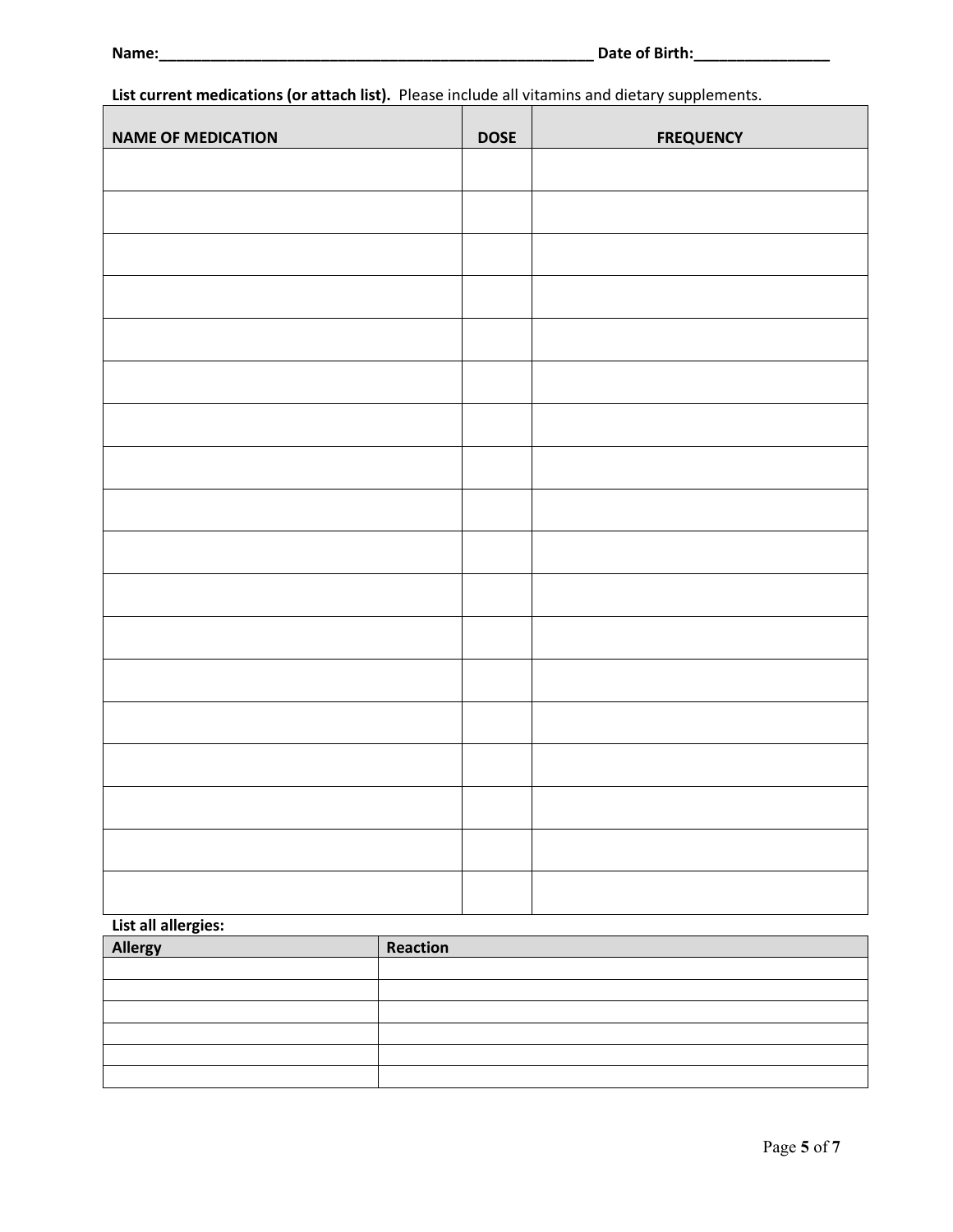| <b>SOCIAL HISTORY</b>                                                                               |  |  |  |
|-----------------------------------------------------------------------------------------------------|--|--|--|
| Marital status: Single Married Divorced Separated Widowed                                           |  |  |  |
|                                                                                                     |  |  |  |
|                                                                                                     |  |  |  |
| Length of employment__________________________                                                      |  |  |  |
|                                                                                                     |  |  |  |
|                                                                                                     |  |  |  |
|                                                                                                     |  |  |  |
|                                                                                                     |  |  |  |
| Have you or do you currently use any of the following?                                              |  |  |  |
| Cigarettes? YES / NO                                                                                |  |  |  |
| Vaping? YES / NO                                                                                    |  |  |  |
| Smokeless Tobacco? YES / NO                                                                         |  |  |  |
| If you answered "yes" to any of the above please answer the following:                              |  |  |  |
| For how long ___________________Amount? _______________________How often? _________________________ |  |  |  |
|                                                                                                     |  |  |  |
| Have you ever used alcohol? _____________ (usage does not exclude you from the program)             |  |  |  |
|                                                                                                     |  |  |  |
|                                                                                                     |  |  |  |
|                                                                                                     |  |  |  |
| Have you ever used illegal drugs? _____________ (usage does not exclude you from the program)       |  |  |  |
|                                                                                                     |  |  |  |
|                                                                                                     |  |  |  |
| Have you ever had mental health or addictions counseling? YES / NO                                  |  |  |  |
| Have you ever attended drug or alcohol rehab?<br>YES / NO                                           |  |  |  |
| Has anyone assisted you in filling out this form? YES / NO If yes, who? ___________________________ |  |  |  |
|                                                                                                     |  |  |  |